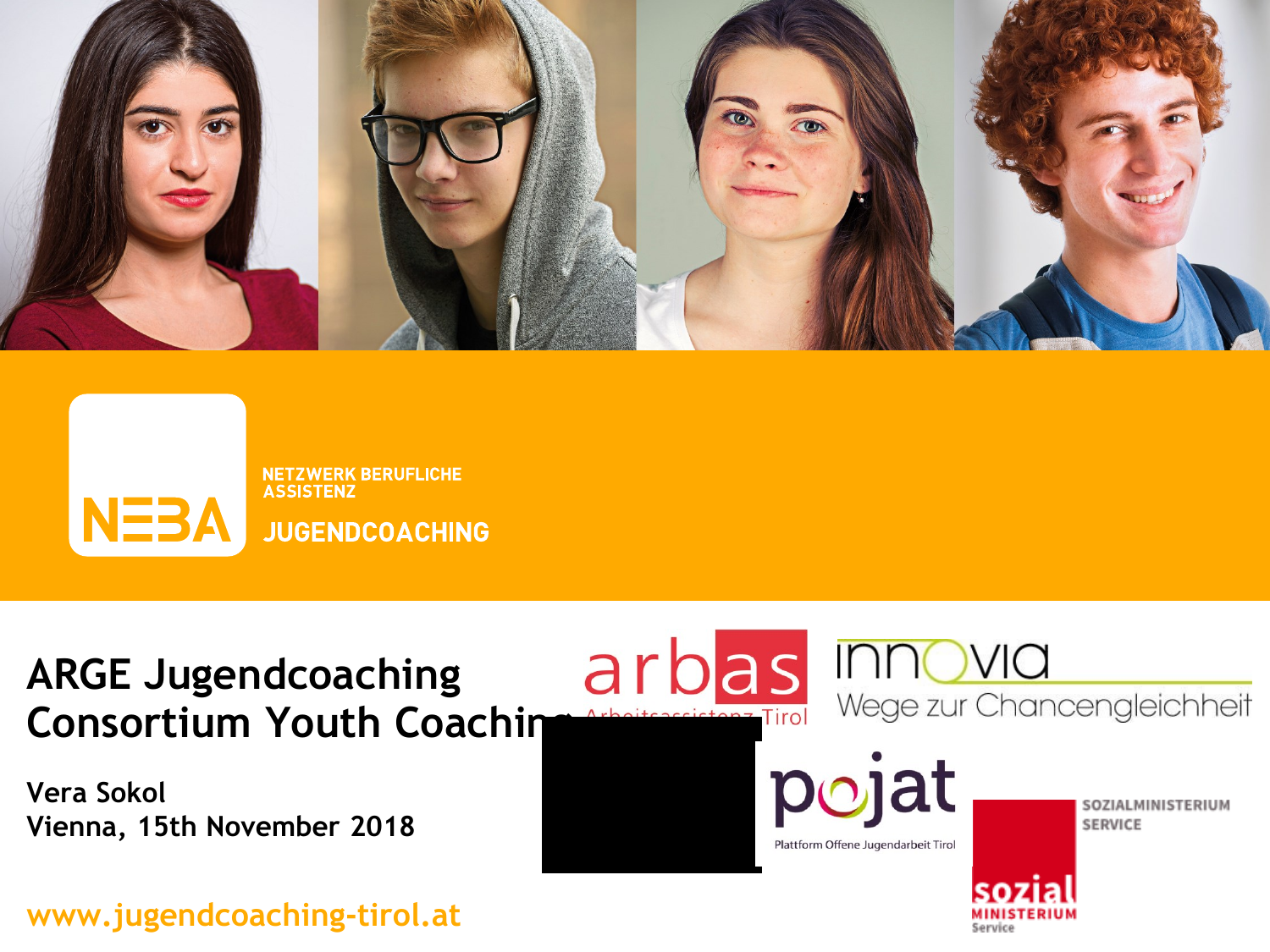#### **background, idea and aim**

- > unemployment rate for persons with only 9 years education was very high
- > prevent drop out important
- > higher education and vocational training at least until 18 years
- > Early Scholl Leavers (FABAs) 8,8% (between 15 and 17 years)
- > NEETs (Not in Education Employment or Training) 7,7% on 9th position in EU
- > FABAs and NEETs still 8% in this age range to 24 years
- > studies and project ideas to prevent drop out lead to the concept Youth **Coaching**
- > August 1st 2016 new Law for obligation to education untill 18 years in Austria  $\rightarrow$  implementation July 1st 2017
- > important operative role for Youth Coaching all over Austria

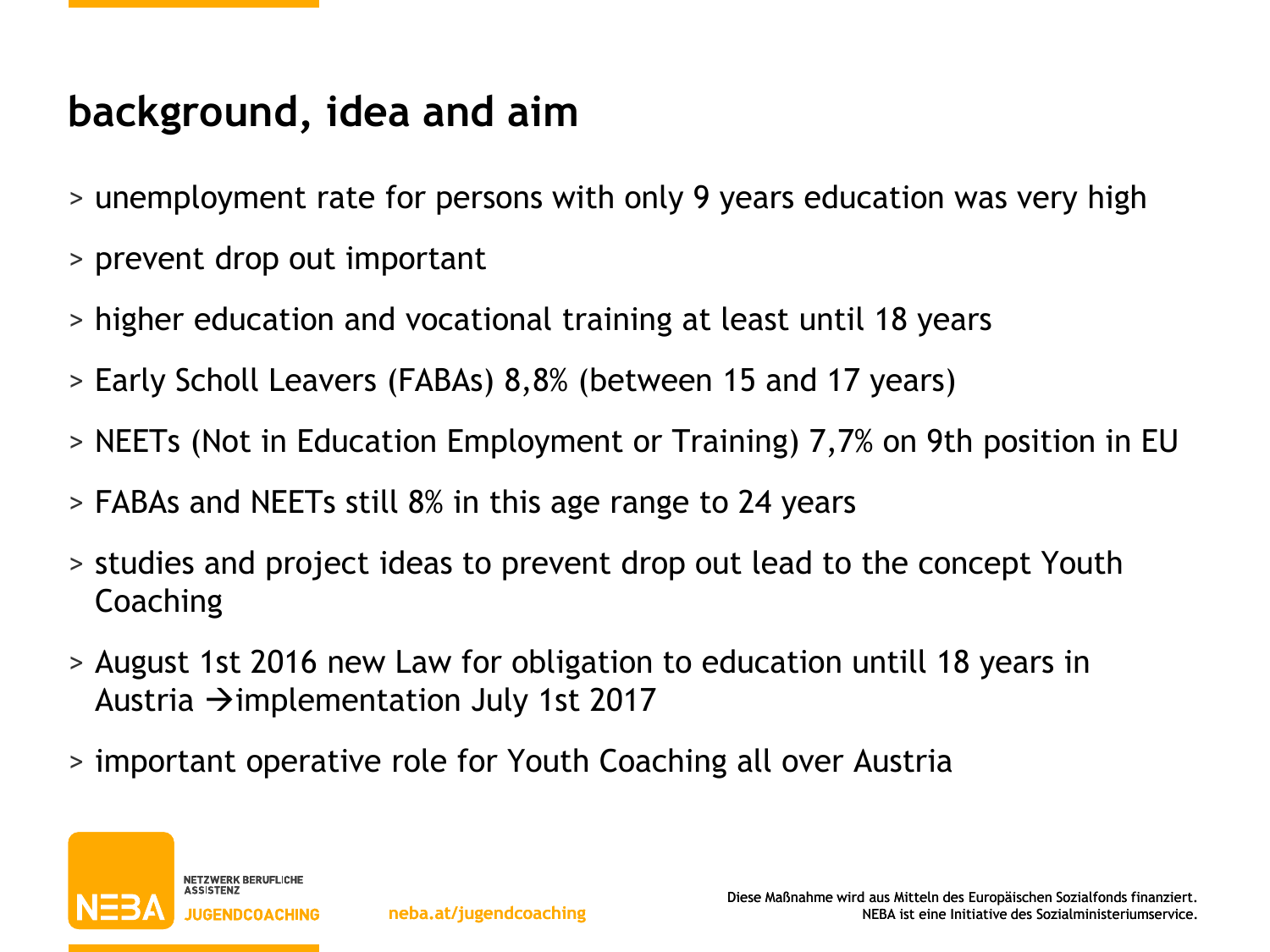# **background, idea and aim for Youth Coaching**

- > support during transition from school to profession
- $>$  education and profession for all youth  $\rightarrow$  including all kinds of support needs  $\rightarrow$  first support in Austria which was 100% inclusiv
- > gate keeping and statutory obligate for NEBA services
- > prevention
- $>$  intervention  $\rightarrow$  case management
- > low-treshold service
- $>$  pro-active social work  $\rightarrow$  hard to reach youth
- > intense relationship as method
- > cooperation with school system and youth support network
- > support in living environment and individual network

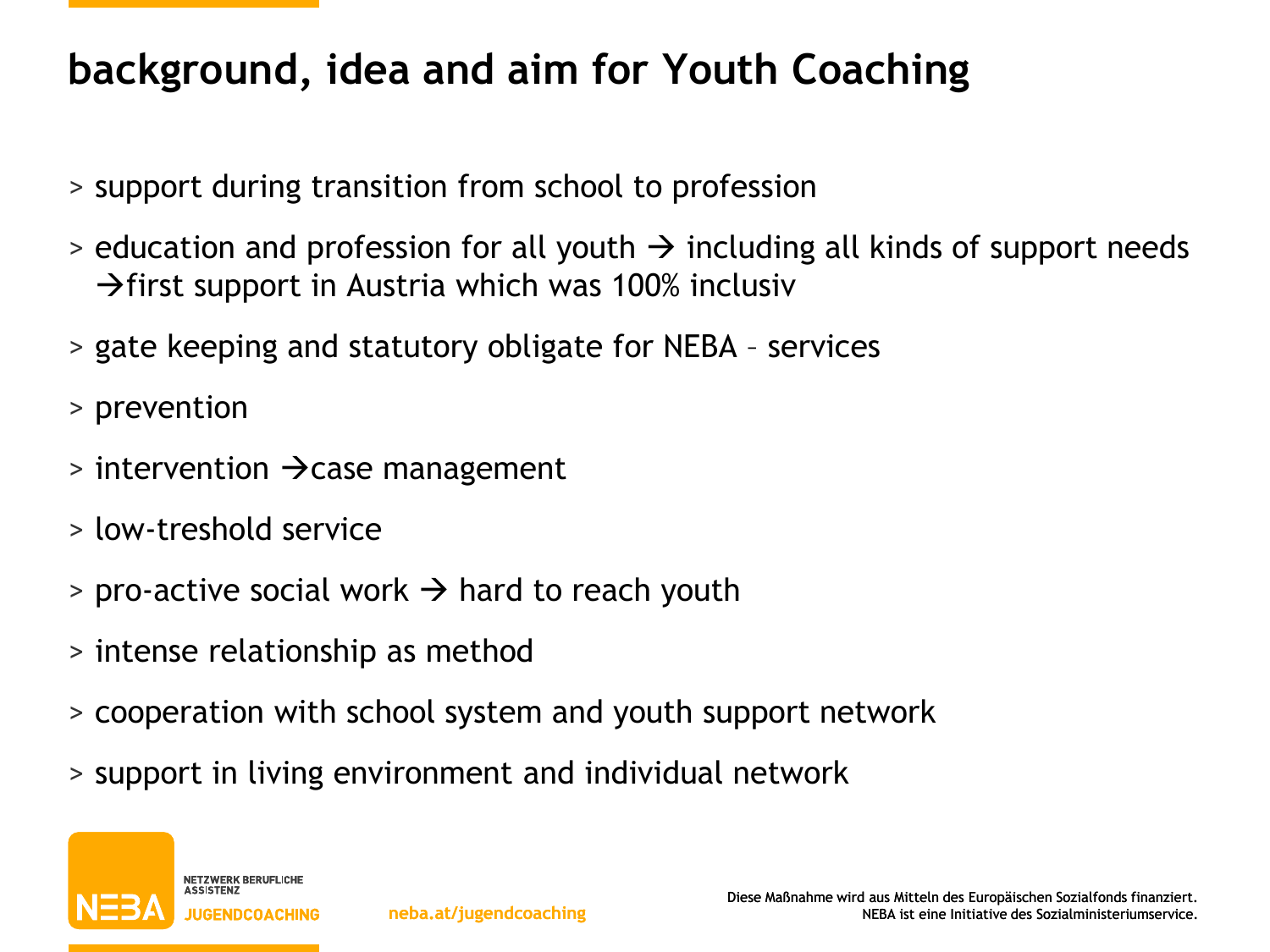#### **target group**

youth untill 18 compulsory education)

#### youth with special support needs till 24

all youth from 15 to 19

Youth Coaching

unskilled labour till 18  $\rightarrow$ JUHA-Coaching

delinquent youth till 21

> **NETZWERK BERUFLICHE**<br>ASSISTENZ **JUGENDCOACHING**

#### students in schools

NEETs and out of school youth

Diese Maßnahme wird aus Mitteln des Europäischen Sozialfonds finanziert. **neba.at/jugendcoaching** NEBA ist eine Initiative des Sozialministeriumservice.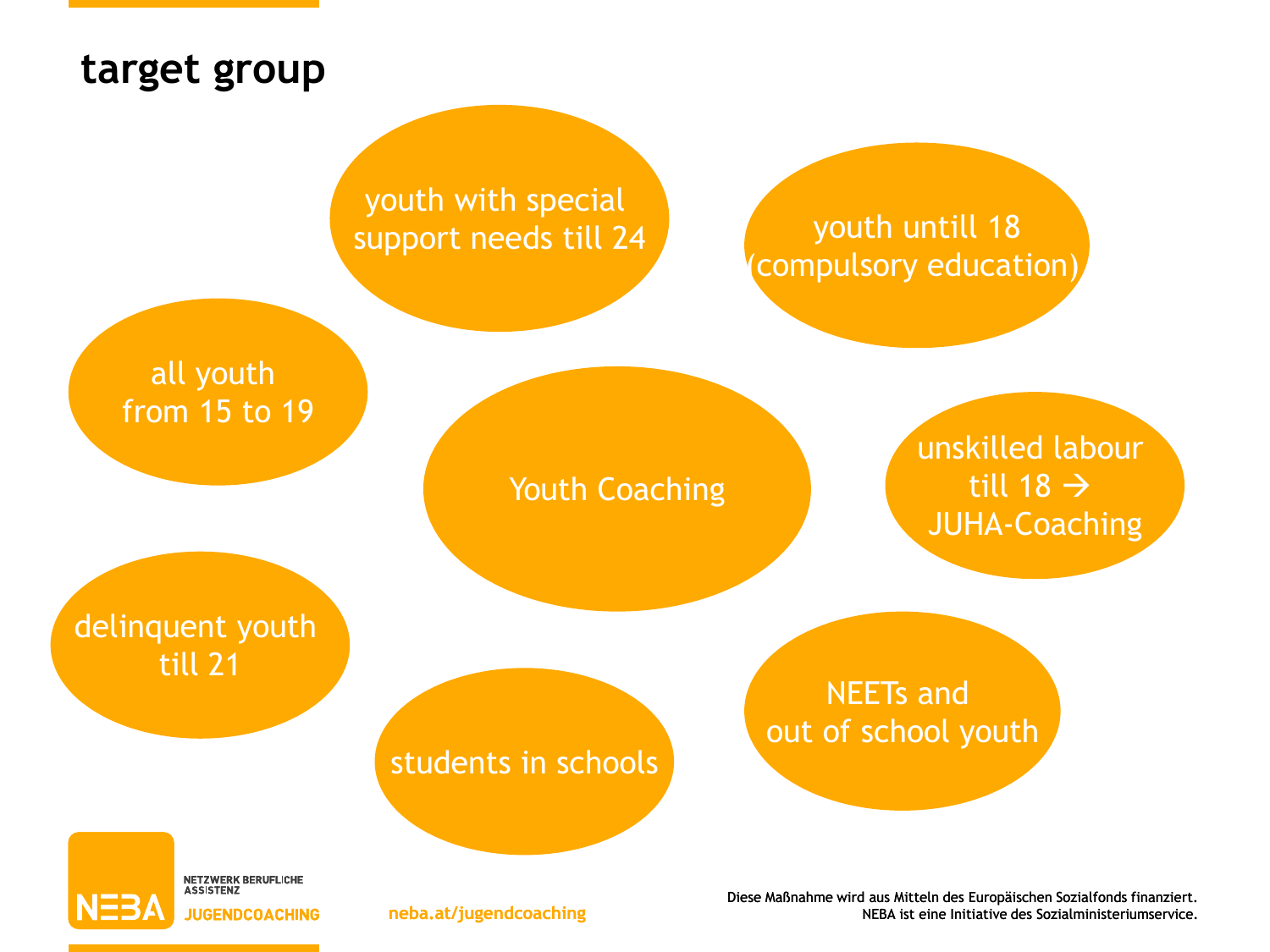## **tasks of Youth Coaching**

- > information to parents and youth about compulsory education untill 18
- > offer support to find the right education, schooling or vocational training
- > individual personel support in situations with social problems
- > JUHA-Coaching
- > clearing, professional orientation and support in decision making
- > case management
- > training-on-the-job and individual profile of competences
- > complete application documents
- > individual reports with perspective plans
- > support to stay in school system
- > support in transition to follow up systems

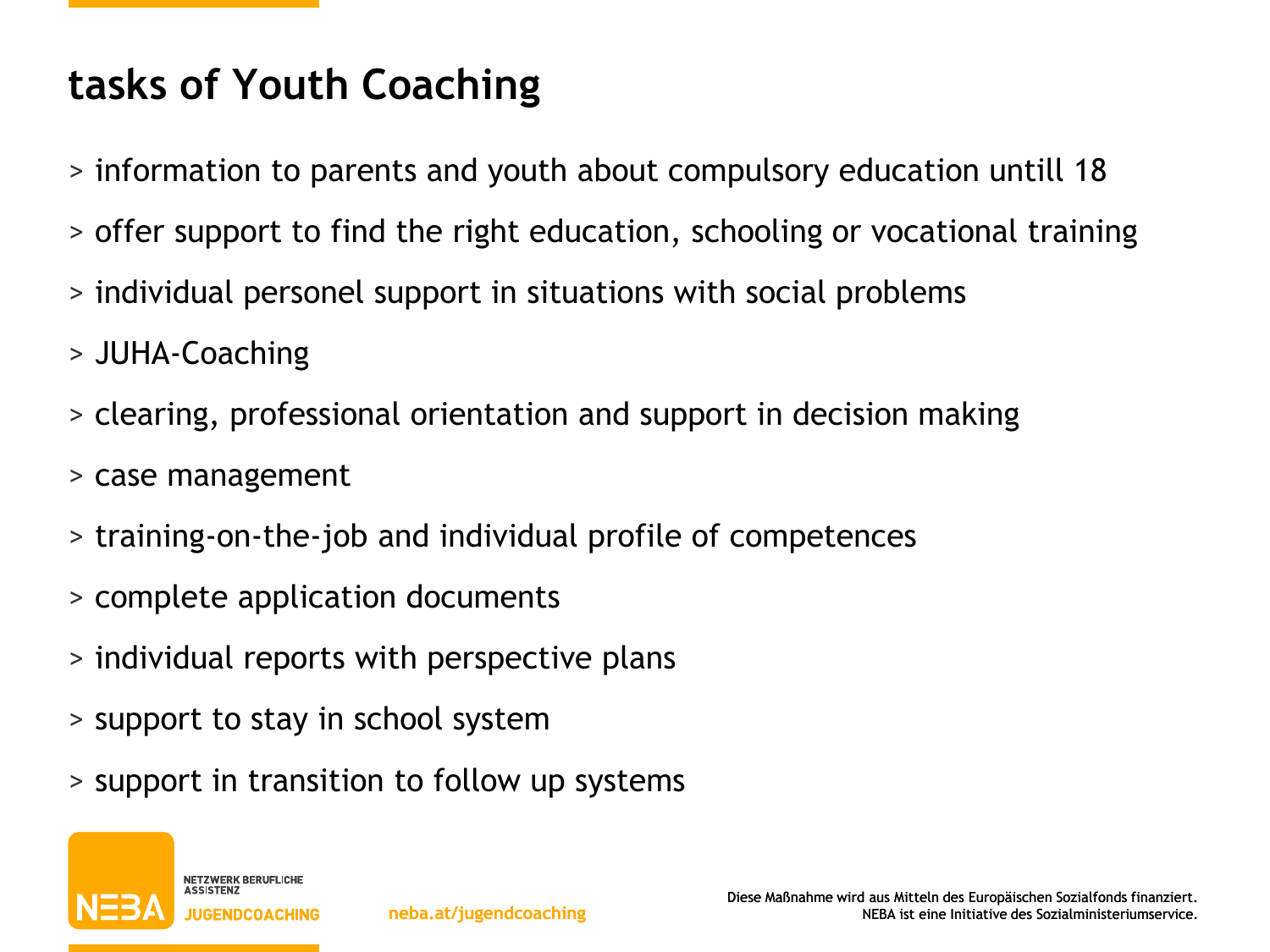## **development of Youth Coaching in Austria**

- > pilot projects 2012
- > evaluation
- > calls in all Austrian provinces
- > implementation all over Austria 2013
- > meanwhile about 52.000 participations
- > **Consortium Youth Coaching Tyrol**
	- > one of 3 providers in Tyrol
	- > one of 35 Austrian projects with 23 coaches
	- > 1.400 succesfull supports p.a.
	- > consortium of 4 partner organisations

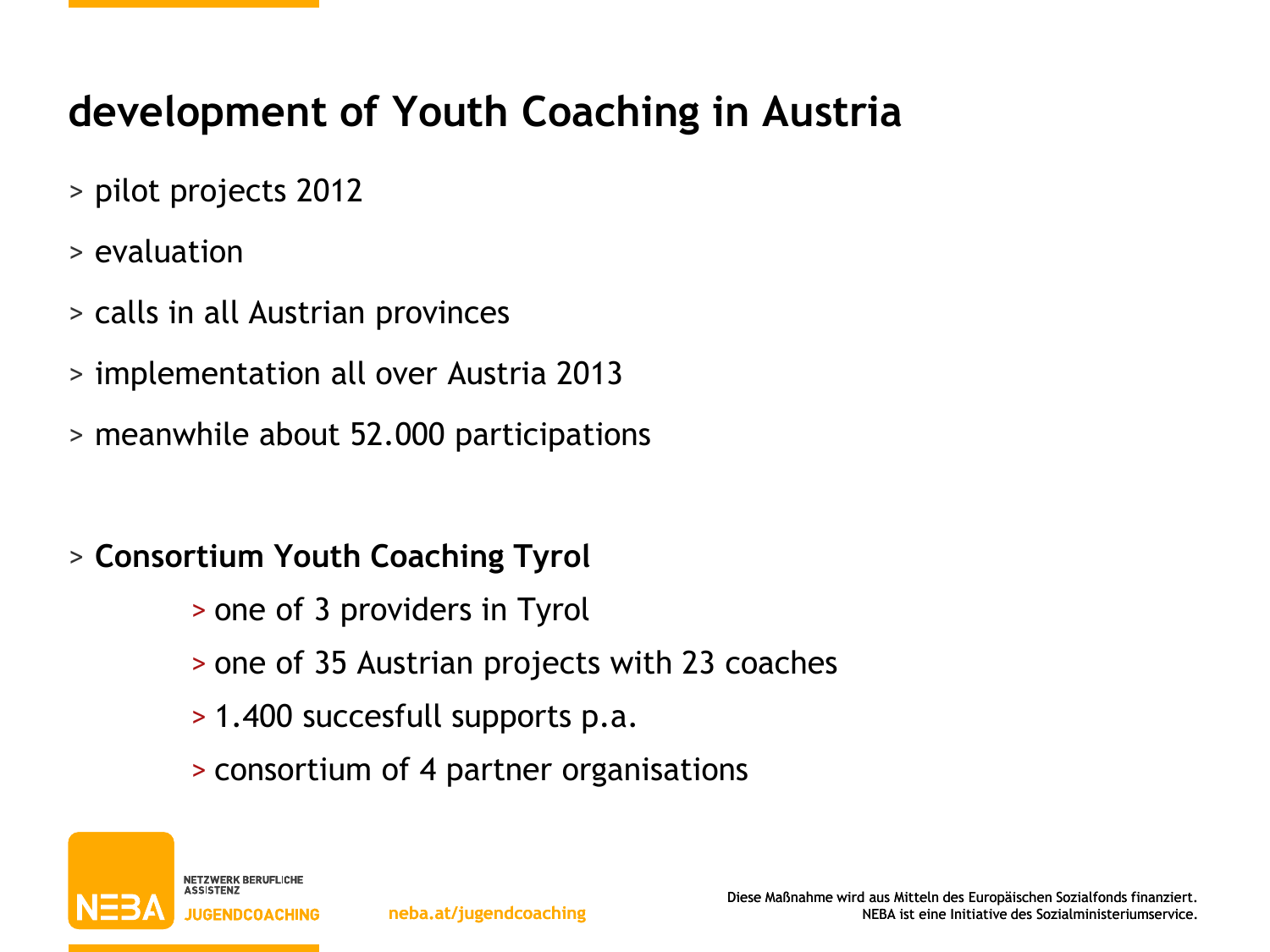## **Consortium Youth Coaching ARGE JU – Why?**

- > experiences, concepts, methods and field-competences from diverse partners
	- **innovia**: peer support, counseling of companies to hire employees with disabilities, education of persons with desabilities, refugees and migrants, (leading) partner international projects
	- **AufBauWerk**: qualification of young persons with disabilities, learning support during school and job, vocational on-the-job-training
	- **arbas**: NEBA-projects and clearing, Youth Coaching in secundary schools and special schools
	- **pojat**: umbrella organisation of all youth centers and mobile youth work in Tyrol
- > from the beginning not only as cooperation but as the base of our concept
- > as equal partners who think, design, experience and work together
- > steering group of all partners meet every two month

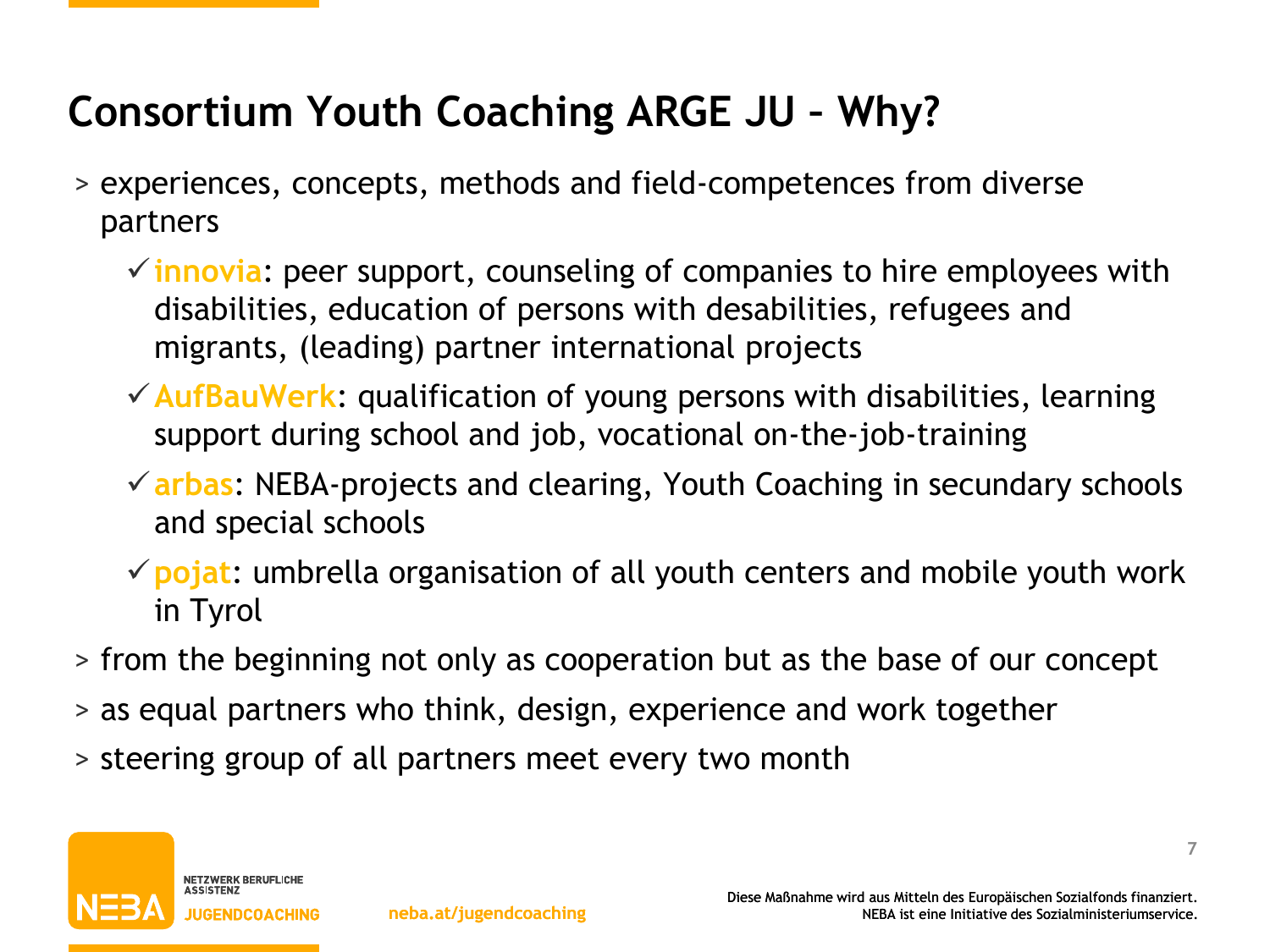### **where to find?**

- > social media
- > [www.jugendcoaching-tirol.at](http://www.jugendcoaching-tirol.at/)
- > folder, posters, education fairs, events …
- > district offices as helplines
- > consulting hours and different settings in schools like workshops, teacher-conferences, parent-teacher-conferences
- > regular attendence in youth centers
- > team-meetings with mobile youth workers
- > regular cooperation with all support partners for youth
- > parents, relatives, peers and friends
- > networking with all community services

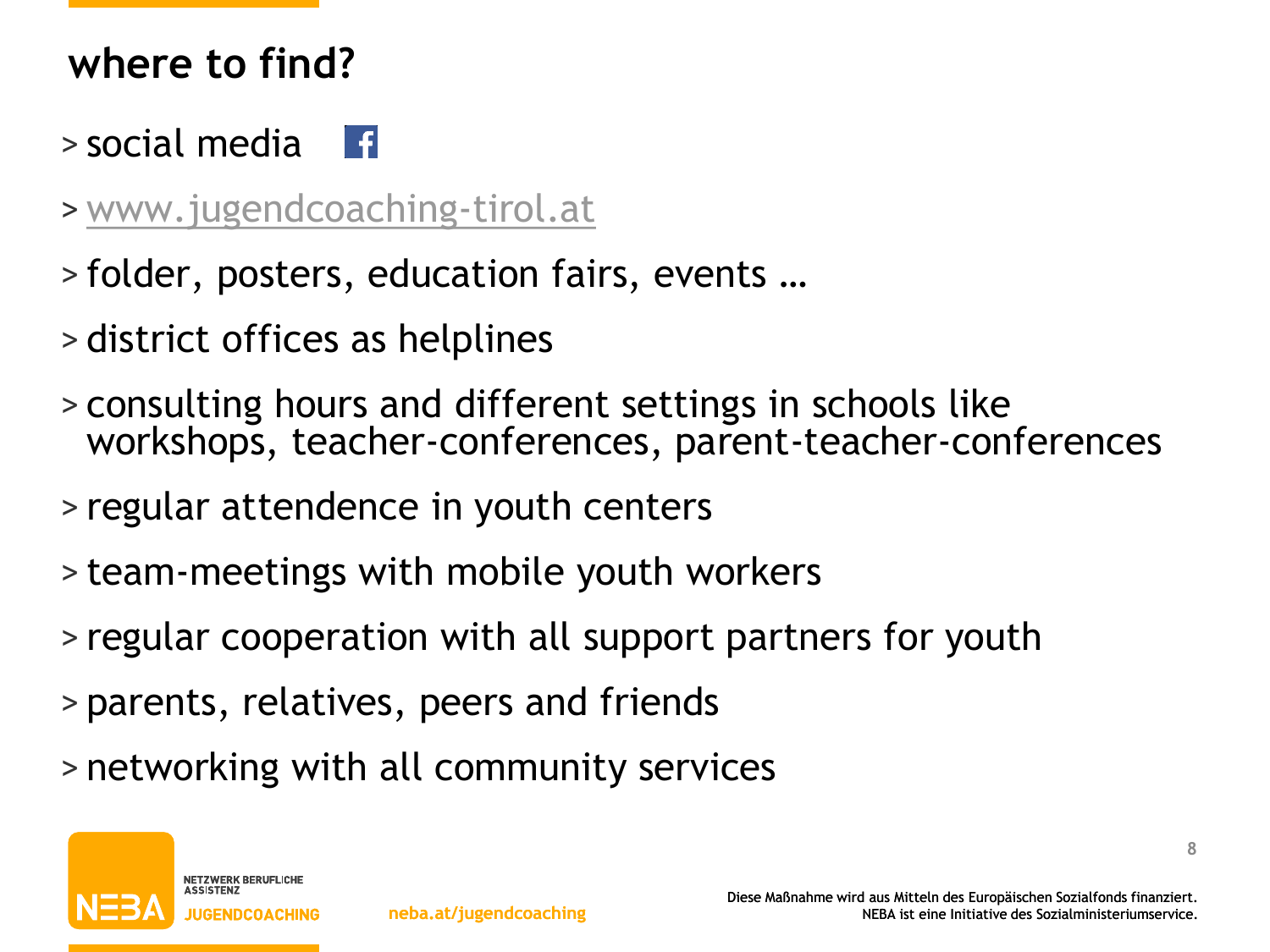### **one-stop-shop – where to finde ….**

#### www.jugendcoaching-tirol.at



Jugendcoaching

**Aktuelles** 

**Kontakt** 



Diese Maßnahme wird aus Mitteln des Europäischen Sozialfonds finanziert. **neba.at/jugendcoaching** NEBA ist eine Initiative des Sozialministeriumservice.

**9**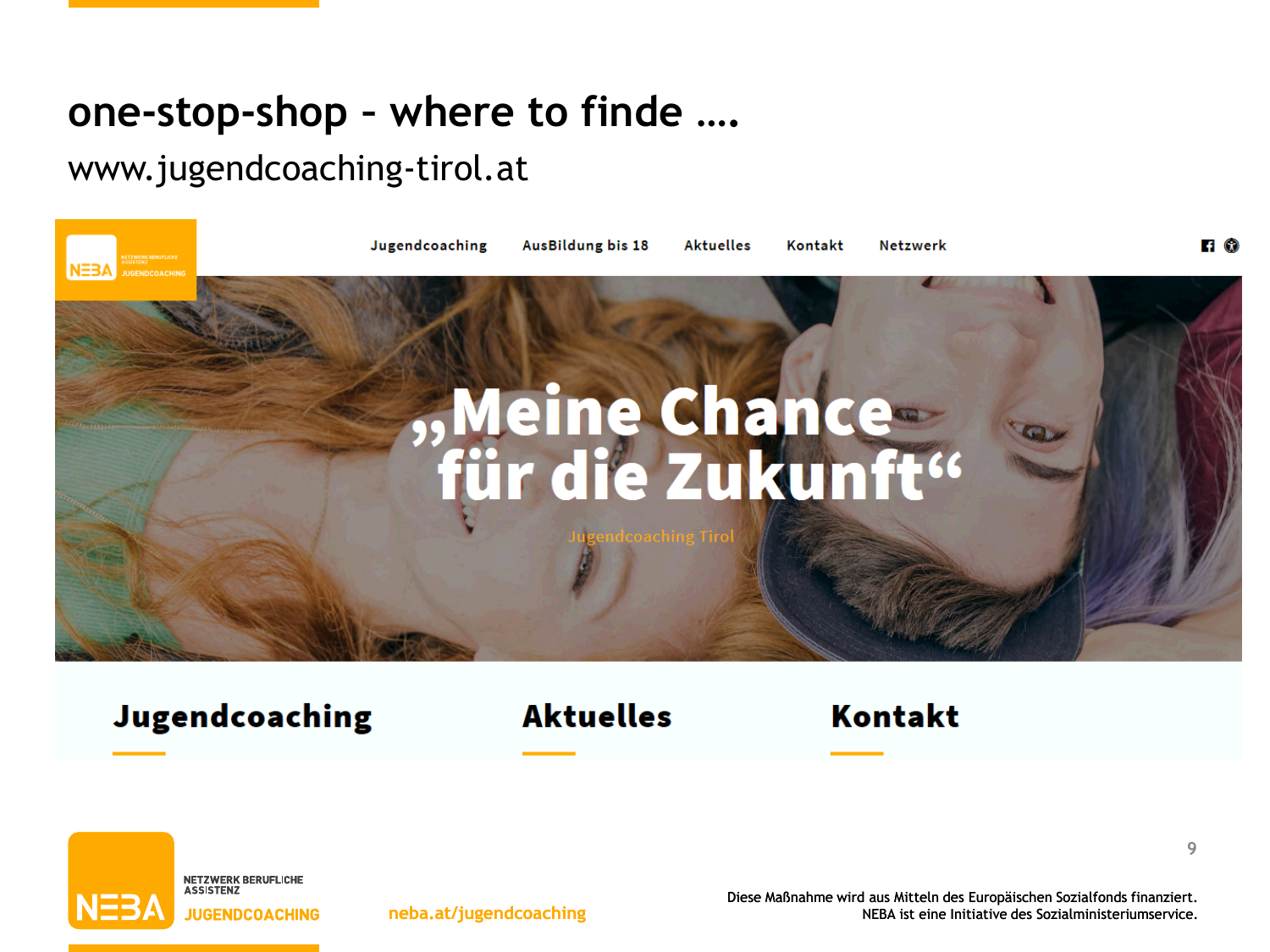## **chances and challenges of this consortium**

- > different culture of these different organisations
- $\ge$  walking-the-talk  $\rightarrow$  from intended cooperation to systemativ cooperation
- > linking open youth work to Youth Coaching and reaching the-hard-toreach
- > from 50% NEETs to 73% NEETs
- > connection of all target groups and all needed competences
- > pilot project to develope standards and requirements to reach a special target group of hard-to-reach in cooperation with youth centers
- > cooperation instead of competition
- > lead organisation and partner organisations
- > no esf-financing in Austria possible
- $\rightarrow$  future calls  $\rightarrow$  not sure if a consortium is still possible